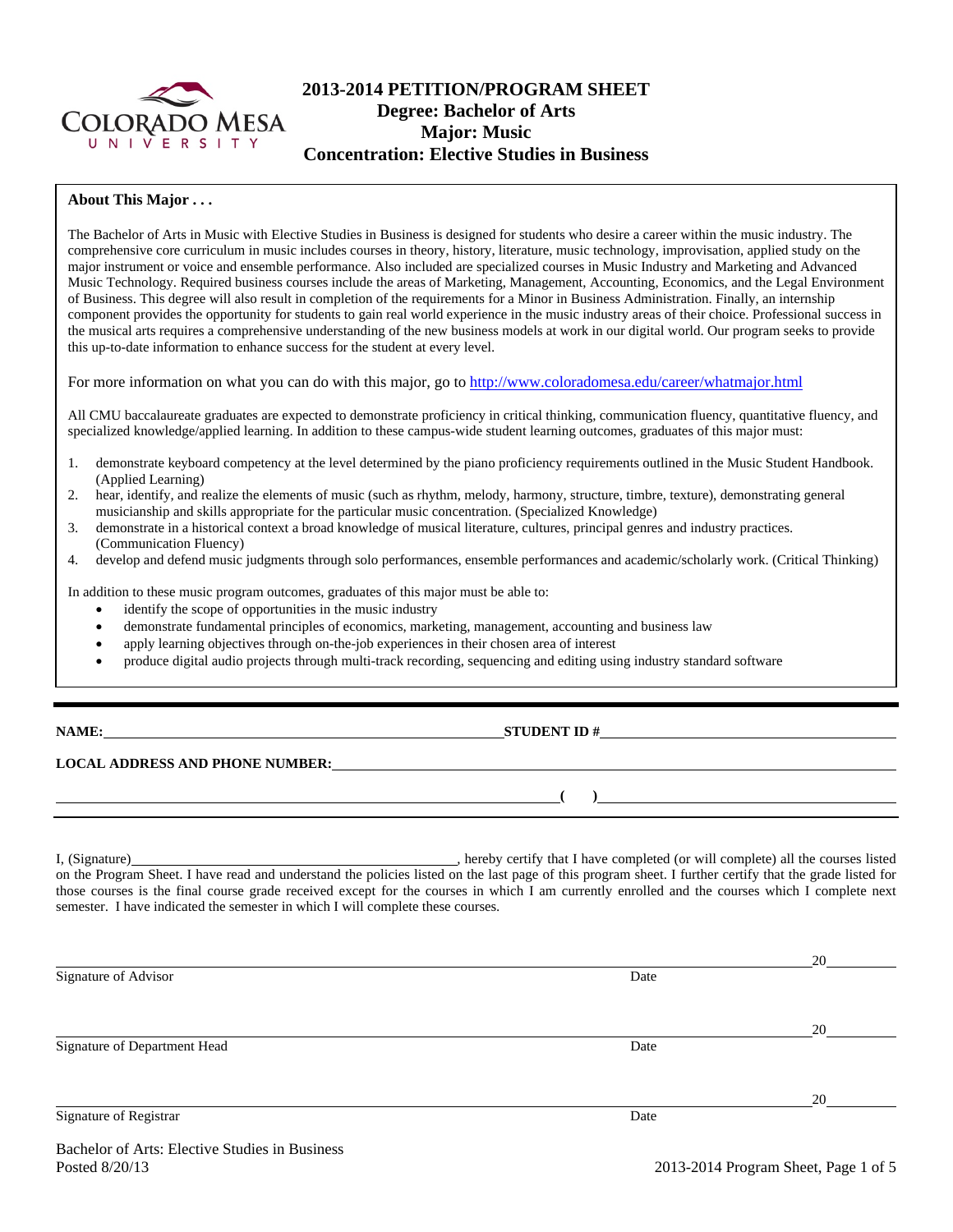### **Students should work closely with a faculty advisor when selecting and scheduling courses prior to registration.**

Degree Requirements:

- 120 semester hours total (A minimum of 28 taken at CMU in no fewer than two semesters).
- 40 upper division credits (A minimum of 15 taken at the 300-400 course levels within the major at CMU).
- 2.00 cumulative GPA or higher in all CMU coursework
- 2.00 cumulative GPA or higher in coursework toward the major content area
- Pre-collegiate courses (usually numbered below 100) cannot be used for graduation.
- When filling out the program sheet a course can be used only once.
- A student must follow the CMU graduation requirements either from 1) the program sheet for the major in effect at the time the student officially declares a major; or 2) a program sheet for the major approved for a year subsequent to the year during which the student officially declares the major and is approved for the student by the department head. Because a program may have requirements specific to the degree, the student should check with the faculty advisor for additional criteria. It is the student's responsibility to be aware of, and follow, all requirements for the degree being pursued. Any exceptions or substitutions must be approved by the student's faculty advisor and Department Head.
- See the "Undergraduate Graduation Requirements" in the catalog for additional graduation information.

**GENERAL EDUCATION REQUIREMENTS** (31 semester hours) See the current catalog for a list of courses that fulfill the requirements below. If a course is on the general education list of options and a requirement for your major, you must use it to fulfill the major requirement and make a different selection within the general education requirement.

| Course No Title                                                             | Sem.hrs Grade Term |
|-----------------------------------------------------------------------------|--------------------|
| <b>English</b> (6 semester hours, must receive a grade of "C" or better and |                    |
| must be completed by the time the student has 60 semester hours.)           |                    |
| <b>ENGL 111 English Composition</b>                                         | $\Delta$           |
| <b>ENGL 112 English Composition</b>                                         |                    |

**Math:** MATH 110 or higher (3 semester hours, must receive a grade of "C" or better, must be completed by the time the student has 60 semester hours.)  $MATH 1$ 

**Humanities** (3 semester hours) \_\_\_\_\_\_ \_\_\_\_ \_\_\_\_\_\_\_\_\_\_\_\_\_\_\_\_\_\_\_\_\_\_\_\_ \_\_\_\_ \_\_\_\_\_ \_\_\_\_\_\_\_\_ **Social and Behavioral Sciences** (6 semester hours) ECON 201 Principles of Macroeconomics 3 \_\_\_\_\_\_ \_\_\_\_ \_\_\_\_\_\_\_\_\_\_\_\_\_\_\_\_\_\_\_\_\_\_\_\_ \_\_\_\_ \_\_\_\_\_ \_\_\_\_\_\_\_\_ **Natural Sciences** (7 semester hours, one course must include a lab) \_\_\_\_\_\_ \_\_\_\_ \_\_\_\_\_\_\_\_\_\_\_\_\_\_\_\_\_\_\_\_\_\_\_\_ \_\_\_\_ \_\_\_\_\_ \_\_\_\_\_\_\_\_ \_\_\_\_\_\_ \_\_\_\_ \_\_\_\_\_\_\_\_\_\_\_\_\_\_\_\_\_\_\_\_\_\_\_\_ \_\_\_\_ \_\_\_\_\_ \_\_\_\_\_\_\_\_  $\_\_$   $\_\_$ **History** (3 semester hours) HIST \_\_\_\_ \_\_\_\_\_\_\_\_\_\_\_\_\_\_\_\_\_\_\_\_\_\_\_\_ \_\_\_\_ \_\_\_\_\_ \_\_\_\_\_\_\_\_ **Fine Arts** (3 semester hours) MUSA 266 History of Popular Music 3

| Course No       | Title                                                       | Sem.hrs Grade Term |                                                                                                                                                                                                                                      |
|-----------------|-------------------------------------------------------------|--------------------|--------------------------------------------------------------------------------------------------------------------------------------------------------------------------------------------------------------------------------------|
|                 | <b>OTHER LOWER DIVISION REQUIREMENTS</b> (6 semester hours) |                    |                                                                                                                                                                                                                                      |
|                 | Kinesiology (3 semester hours)                              |                    |                                                                                                                                                                                                                                      |
|                 | KINE 100 Health and Wellness                                | 1                  |                                                                                                                                                                                                                                      |
|                 |                                                             | 1                  | <u> 1989 - John Barn Barn, mars and de la partie de la partie de la partie de la partie de la partie de la partie de la partie de la partie de la partie de la partie de la partie de la partie de la partie de la partie de la </u> |
|                 |                                                             | 1                  |                                                                                                                                                                                                                                      |
|                 | <b>Applied Studies</b> (3 semester hours)                   |                    |                                                                                                                                                                                                                                      |
| ACCT 201        | Principles of Financial                                     |                    |                                                                                                                                                                                                                                      |
|                 | Accounting                                                  | 3                  |                                                                                                                                                                                                                                      |
|                 |                                                             |                    |                                                                                                                                                                                                                                      |
|                 | <b>FOUNDATION COURSES</b> (23 semester hours)               |                    |                                                                                                                                                                                                                                      |
|                 | Must pass all courses with a "C" or better                  |                    |                                                                                                                                                                                                                                      |
| MUSA 111        | Music Technology                                            | 1                  |                                                                                                                                                                                                                                      |
| MUSA 114        | Theory I - Introduction                                     | 3                  | <u> The Common School and The Common School and The Common School and The Common School and The Common School and</u>                                                                                                                |
| <b>MUSA 115</b> | Theory II - Diatonic Concepts                               | 3                  | <u> 1989 - Johann Barbara, martxa</u>                                                                                                                                                                                                |
| <b>MUSA 116</b> | Ear Training & Sightsinging I                               | $\overline{c}$     | <u> 1989 - John Barn Barnson, prima popular popular prima popular popular popular popular popular popular popular</u>                                                                                                                |
| <b>MUSA 117</b> | Ear Training & Sightsinging II                              | $\overline{2}$     |                                                                                                                                                                                                                                      |
| <b>MUSA 214</b> | Theory III - Chromatic                                      |                    |                                                                                                                                                                                                                                      |
|                 | Concepts                                                    | 3                  | <u> The Common School and The Common School and The Common School and The Common School and</u>                                                                                                                                      |
| <b>MUSA 215</b> | Theory IV - Twentieth Century                               |                    |                                                                                                                                                                                                                                      |
|                 | Form and Analysis                                           | 3                  | <u> Albanya (Albanya Albanya)</u>                                                                                                                                                                                                    |
| MUSL            | $\frac{1}{1}$                                               | 1                  |                                                                                                                                                                                                                                      |
| <b>MUSL</b>     |                                                             | 1                  | <u> 1989 - John Barn Barn, mars a</u>                                                                                                                                                                                                |
| MUSL            | $2 \underline{\hspace{1cm}}$                                | 1                  | <u> The Common School (1989) and the Common School (1989) and the Common School (1989) and the Common School (1989)</u>                                                                                                              |
| <b>MUSP</b>     |                                                             | 1                  |                                                                                                                                                                                                                                      |
| <b>MUSP</b>     |                                                             | 1                  |                                                                                                                                                                                                                                      |
| <b>MUSP</b>     |                                                             | 1                  |                                                                                                                                                                                                                                      |

#### **BACHELOR OF ARTS in MUSIC: Elective Studies in Business Concentration (60 semester hours)**

|                 | <u>Must pass all courses for credit with a "C" or better</u>                                                                                                                                                                                                                                                                         |                          |                                                        |
|-----------------|--------------------------------------------------------------------------------------------------------------------------------------------------------------------------------------------------------------------------------------------------------------------------------------------------------------------------------------|--------------------------|--------------------------------------------------------|
|                 | Music Core (42 Semester Hours)                                                                                                                                                                                                                                                                                                       |                          |                                                        |
| <b>MUSA 101</b> | Concert Attendance (8 semesters)0                                                                                                                                                                                                                                                                                                    |                          |                                                        |
| <b>MUSA 101</b> | <b>Concert Attendance</b>                                                                                                                                                                                                                                                                                                            | $\Omega$                 |                                                        |
| MUSA 101        | <b>Concert Attendance</b>                                                                                                                                                                                                                                                                                                            | $\Omega$                 |                                                        |
| <b>MUSA 101</b> | <b>Concert Attendance</b>                                                                                                                                                                                                                                                                                                            | 0                        |                                                        |
| <b>MUSA 101</b> | <b>Concert Attendance</b>                                                                                                                                                                                                                                                                                                            | 0                        |                                                        |
| <b>MUSA 101</b> | <b>Concert Attendance</b>                                                                                                                                                                                                                                                                                                            | 0                        |                                                        |
| <b>MUSA 101</b> | <b>Concert Attendance</b>                                                                                                                                                                                                                                                                                                            | $\theta$                 |                                                        |
| <b>MUSA 101</b> | <b>Concert Attendance</b>                                                                                                                                                                                                                                                                                                            | 0                        |                                                        |
| <b>MUSA 268</b> | <b>Beginning Jazz Improvisation</b>                                                                                                                                                                                                                                                                                                  | 1                        |                                                        |
| <b>MUSA 311</b> | <b>Advanced Music Technology</b>                                                                                                                                                                                                                                                                                                     | 1                        |                                                        |
| <b>MUSA 317</b> | Orchestration                                                                                                                                                                                                                                                                                                                        | 2                        |                                                        |
| <b>MUSA 326</b> | Music History & Literature I                                                                                                                                                                                                                                                                                                         | 3                        |                                                        |
| <b>MUSA 327</b> | Music History & Literature II                                                                                                                                                                                                                                                                                                        | 3                        |                                                        |
| <b>MUSA 363</b> | Music Industry and Marketing                                                                                                                                                                                                                                                                                                         | 3                        |                                                        |
| <b>MUSA 426</b> | Music of World Cultures                                                                                                                                                                                                                                                                                                              | $\overline{2}$           |                                                        |
| <b>MUSA 499</b> | Internship                                                                                                                                                                                                                                                                                                                           | $\overline{\mathcal{A}}$ |                                                        |
| <b>MUSP 420</b> | Senior Recital/Presentation                                                                                                                                                                                                                                                                                                          | 1                        |                                                        |
|                 |                                                                                                                                                                                                                                                                                                                                      | 1                        |                                                        |
| MUSL            | $\frac{3}{2}$ and $\frac{3}{2}$ and $\frac{3}{2}$ and $\frac{3}{2}$ and $\frac{3}{2}$ and $\frac{3}{2}$ and $\frac{3}{2}$ and $\frac{3}{2}$ and $\frac{3}{2}$ and $\frac{3}{2}$ and $\frac{3}{2}$ and $\frac{3}{2}$ and $\frac{3}{2}$ and $\frac{3}{2}$ and $\frac{3}{2}$ and $\frac{3}{2}$ a                                        | 1                        | <u> 1989 - John Harry John Harry Harry Harry Harry</u> |
| <b>MUSL</b>     |                                                                                                                                                                                                                                                                                                                                      | 1                        |                                                        |
| MUSL            |                                                                                                                                                                                                                                                                                                                                      | 1                        |                                                        |
| MUSP            | $2$ and $\overline{2}$ and $\overline{2}$ and $\overline{2}$ and $\overline{2}$ and $\overline{2}$ and $\overline{2}$ and $\overline{2}$ and $\overline{2}$ and $\overline{2}$ and $\overline{2}$ and $\overline{2}$ and $\overline{2}$ and $\overline{2}$ and $\overline{2}$ and $\overline{2}$ and $\overline{2}$ and $\overline{$ | 1                        |                                                        |
| MUSP            | $\frac{3}{2}$ and $\frac{3}{2}$ and $\frac{3}{2}$ and $\frac{3}{2}$ and $\frac{3}{2}$ and $\frac{3}{2}$ and $\frac{3}{2}$ and $\frac{3}{2}$ and $\frac{3}{2}$ and $\frac{3}{2}$ and $\frac{3}{2}$ and $\frac{3}{2}$ and $\frac{3}{2}$ and $\frac{3}{2}$ and $\frac{3}{2}$ and $\frac{3}{2}$ a                                        | 1                        |                                                        |
| MUSP            | $\frac{3}{2}$                                                                                                                                                                                                                                                                                                                        | 1                        |                                                        |
|                 |                                                                                                                                                                                                                                                                                                                                      | 1                        |                                                        |
|                 |                                                                                                                                                                                                                                                                                                                                      | 3                        |                                                        |
| <b>FLA</b>      |                                                                                                                                                                                                                                                                                                                                      | 3                        |                                                        |
|                 | Select one of the following:                                                                                                                                                                                                                                                                                                         |                          |                                                        |
| MUSA 337        | Diction for Singers                                                                                                                                                                                                                                                                                                                  |                          |                                                        |
| <b>MUSA 368</b> | Advanced Jazz Improvisation                                                                                                                                                                                                                                                                                                          | $\overline{2}$           |                                                        |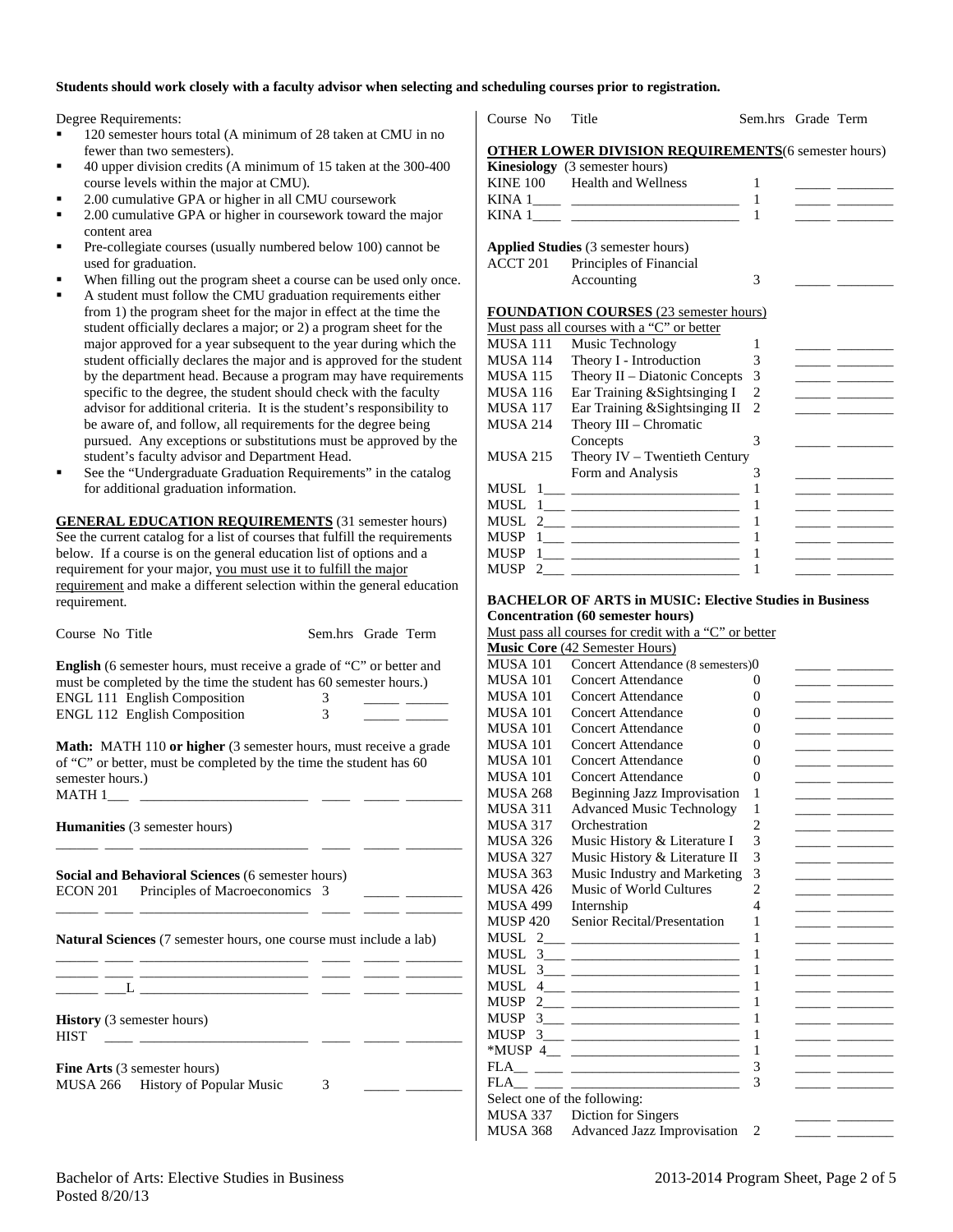|                 | Music Electives Select 6 semester hours from any MUSx course. <sup>†</sup> |                    |  | Course No Title         |                                                                        | Sem.hrs Grade Term |  |
|-----------------|----------------------------------------------------------------------------|--------------------|--|-------------------------|------------------------------------------------------------------------|--------------------|--|
| MUS             | <u> 1988 - Andrea Andrew Maria (h. 1988).</u>                              |                    |  |                         | Business Electives Select 6 semester hours from the following; †       |                    |  |
|                 |                                                                            |                    |  | *ACCT 202               | Principles of Managerial                                               |                    |  |
|                 |                                                                            |                    |  |                         | Accounting                                                             | 3                  |  |
|                 |                                                                            |                    |  | <b>BUGB 211</b>         | <b>Business Communications</b>                                         | 3                  |  |
|                 |                                                                            |                    |  | *CISB 305               | Solving Problems Using                                                 |                    |  |
|                 | *Excluding MUSP 420, it is used above                                      |                    |  |                         | Spreadsheets and Statistical                                           |                    |  |
|                 |                                                                            |                    |  |                         | Software                                                               |                    |  |
| Course No       | Title                                                                      | Sem.hrs Grade Term |  | *FINA 301               | <b>Managerial Finance</b>                                              | 3                  |  |
|                 | <b>Business Core</b> (12 semester hours)                                   |                    |  | MANG 300                | <b>Small Business Management</b>                                       | 3                  |  |
| MANG 201        | Principles of Management                                                   | 3                  |  | MANG 301                | Organizational Behavior                                                | 3                  |  |
| <b>MARK 231</b> | Principles of Marketing                                                    | 3                  |  | MANG 371                | Human Resource Management 3                                            |                    |  |
| <b>BUGB 349</b> | Legal Environment of Business 3                                            |                    |  |                         | *MANG 450 Entrepreneurship                                             |                    |  |
| MANG 410        | <b>Effective Workplace</b>                                                 |                    |  | <b>MARK 325</b>         | <b>Consumer Behavior</b>                                               | 3                  |  |
|                 | Communication                                                              | 3                  |  |                         |                                                                        |                    |  |
|                 |                                                                            |                    |  |                         | *Additional prerequisites required for these courses beyond those      |                    |  |
|                 |                                                                            |                    |  | required for the major. |                                                                        |                    |  |
|                 |                                                                            |                    |  |                         |                                                                        |                    |  |
|                 |                                                                            |                    |  |                         | †At least 7 credits from Music and Business Electives need to be upper |                    |  |
|                 |                                                                            |                    |  | division                |                                                                        |                    |  |

## **Additional Requirements**

Students deficient in piano skills will be required to complete MUSA 130 (2), MUSA 131 (2), MUSA 230 (2), MUSA 231 (2), in the first two years.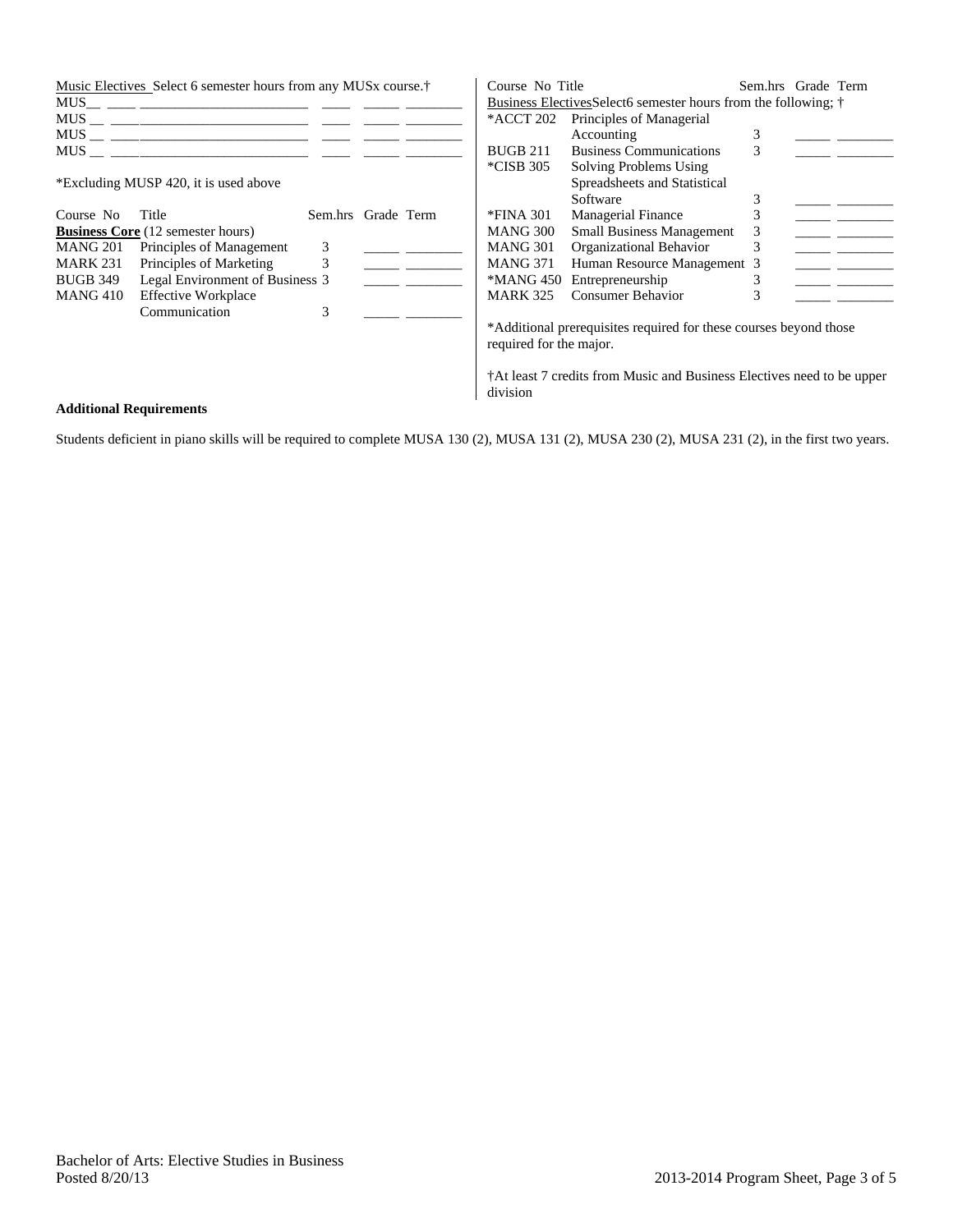## **SUGGESTED COURSE SEQUENCING FOR A MAJOR IN MUSIC – ELECTIVE STUDIES IN BUSINESS**

This is a recommended sequence of course work. Certain courses may have prerequisites or are only offered during the Fall or Spring semesters. It is the student's responsibility to meet with the assigned advisor and check the 2 year course matrix on the website for course availability.

#### **FRESHMAN YEAR**

| <b>Fall Semester</b>                |                              | <b>Hours</b> | <b>Spring Semester</b> |                                                         | <b>Hours</b> |
|-------------------------------------|------------------------------|--------------|------------------------|---------------------------------------------------------|--------------|
| <b>MUSA 101</b>                     | <b>Concert Attendance</b>    |              | <b>MUSA 101</b>        | <b>Concert Attendance</b>                               | $\theta$     |
| <b>MUSA 114</b>                     | Theory I – Introduction      |              | <b>MUSA 115</b>        | Theory $II$ – Diatonic Concepts                         | 3            |
| <b>MUSA 116</b>                     | Ear Training/Sight Singing I | 2            | <b>MUSA 117</b>        | Ear Training/Sight Singing II                           | 2            |
| <b>MUSA 111</b>                     | Music Technology             | (1)          | <b>MUSA 111</b>        | Music Technology                                        | (1)          |
| MUSL 1                              | <b>Applied Music Lessons</b> |              | MUSL 1                 | <b>Applied Music Lessons</b>                            |              |
| MUSP <sub>1</sub>                   | Performance Ensemble         |              | MUSP <sub>1</sub>      | Performance Ensemble                                    |              |
| <b>ENGL 111</b>                     | <b>English Composition</b>   |              | <b>ENGL 112</b>        | <b>English Composition</b>                              |              |
| KINA                                | Activity                     |              |                        | <b>General Education Natural Science</b>                |              |
| <b>General Education Humanities</b> |                              | 3            |                        | <b>General Education Social and Behavioral Sciences</b> |              |
|                                     |                              | 14-15        |                        |                                                         | 16-17        |

### **SOPHOMORE YEAR**

| <b>Fall Semester</b> |                                            | <b>Hours</b> | <b>Spring Semester</b> |                                               | <b>Hours</b> |
|----------------------|--------------------------------------------|--------------|------------------------|-----------------------------------------------|--------------|
| <b>MUSA 101</b>      | <b>Concert Attendance</b>                  | $\theta$     | <b>MUSA 101</b>        | <b>Concert Attendance</b>                     | 0            |
| <b>MUSA 214</b>      | Theory III – Chromatic Concepts            |              | <b>MUSA 215</b>        | Theory IV – $20^{th}$ Cent. Form & Analysis 3 |              |
| <b>MUSA 268</b>      | Beginning Jazz Improvisation               |              | <b>MUSA 266</b>        | History of Popular Music-Fine Arts GE         | 3            |
| MUSL 2               | <b>Applied Music Lessons</b>               |              | MUSL 2                 | <b>Applied Music Lessons</b>                  |              |
| MUSP 2               | Performance Ensemble                       |              | MUSP 2                 | Performance Ensemble                          |              |
| <b>MATH 110</b>      | College Mathematics (or higher)            |              | <b>MANG 201</b>        | Principles of Management                      | 3            |
| <b>KINA</b>          | Activity                                   |              | <b>MARK 231</b>        | Principles of Marketing                       | 3            |
| <b>ECON 201</b>      | Principles of Macroeconomics-SBS GE        | 3            | <b>KINE 100</b>        | <b>Health and Wellness</b>                    |              |
| ACCT 201             | Principles of Financial Accounting-AS-GE 3 |              |                        |                                               | 15           |
|                      |                                            |              |                        |                                               |              |

# **JUNIOR YEAR**

| <b>Fall Semester</b>            |                                | <b>Hours</b> | <b>Spring Semester</b> |                                      | <b>Hours</b> |
|---------------------------------|--------------------------------|--------------|------------------------|--------------------------------------|--------------|
| <b>MUSA 101</b>                 | <b>Concert Attendance</b>      | O            | <b>MUSA 101</b>        | <b>Concert Attendance</b>            | $\Omega$     |
| <b>MUSA 317</b>                 | Orchestration                  |              | MUSA 312               | <b>Advanced Music Technology</b>     |              |
| <b>MUSA 326</b>                 | Music History and Literature I | 3            | <b>MUSA 327</b>        | Music History and Literature II      | 3            |
| <b>MUSA 337</b>                 | Diction for Singers or         | (2)          | <b>MUSA 368</b>        | Advanced Jazz Improvisation OR       | (2)          |
| Business Elective* <sup>†</sup> |                                | (3)          | Business Elective*†    |                                      | (3)          |
| MUSA 363                        | Music Industry and Marketing   | (3)          | <b>MUSA 426</b>        | Music of World Cultures              | (2)          |
| MUSL 3                          | <b>Applied Music Lessons</b>   |              | MUSL 3                 | <b>Applied Music Lessons</b>         |              |
| MUSP <sub>3</sub>               | Performance Ensemble           |              | MUSP <sub>3</sub>      | Performance Ensemble                 |              |
| <b>FLAx</b>                     | Foreign Language               |              | <b>BUGB 349</b>        | <b>Legal Environment of Business</b> | 3.           |
|                                 |                                | $12 - 16$    | <b>FLAx</b>            | Foreign Language                     | 3            |
|                                 |                                |              |                        |                                      | 14-17        |

## **SENIOR YEAR**

| <b>Fall Semester</b>             |                                            | <b>Hours</b> | <b>Spring Semester</b>       |                                          | <b>Hours</b> |
|----------------------------------|--------------------------------------------|--------------|------------------------------|------------------------------------------|--------------|
| <b>MUSA 101</b>                  | <b>Concert Attendance</b>                  | $\theta$     | <b>MUSA 101</b>              | <b>Concert Attendance</b>                | $\Omega$     |
| MUSL 4                           | <b>Applied Music Lessons</b>               |              | <b>MUSA 426</b>              | Music of World Cultures                  | (2)          |
| MUSP 4                           | Performance Ensemble                       |              | <b>MUSA 499</b>              | Internship                               | 4            |
| <b>MUSP 420</b>                  | Senior Recital/Presentation                |              | MANG 410                     | <b>Effective Workplace Communication</b> | 3            |
| MUSA 363                         | Music Industry and Marketing               | (3)          | <b>MUSA 368</b>              | Advanced Jazz Improvisation OR           | (2)          |
| Business Elective*†              |                                            |              | Business Elective*†          |                                          | (3)          |
| Music Electives <sup>†</sup>     |                                            |              | Music Electives <sup>†</sup> |                                          | 3            |
| <b>General Education History</b> |                                            |              |                              |                                          | 10-17        |
|                                  | General Education Natural Science with Lab | 4            |                              |                                          |              |
|                                  |                                            | 16-19        |                              |                                          |              |

\*Selected from: ACCT 202, BUGB 211, CISB 305, FINA 301, MANG 300, MANG 301, MANG 371, MANG 450, MARK 325 †At least 7 credits Music and Business electives must be upper division to meet the 40-hour upper-division credit requirement.